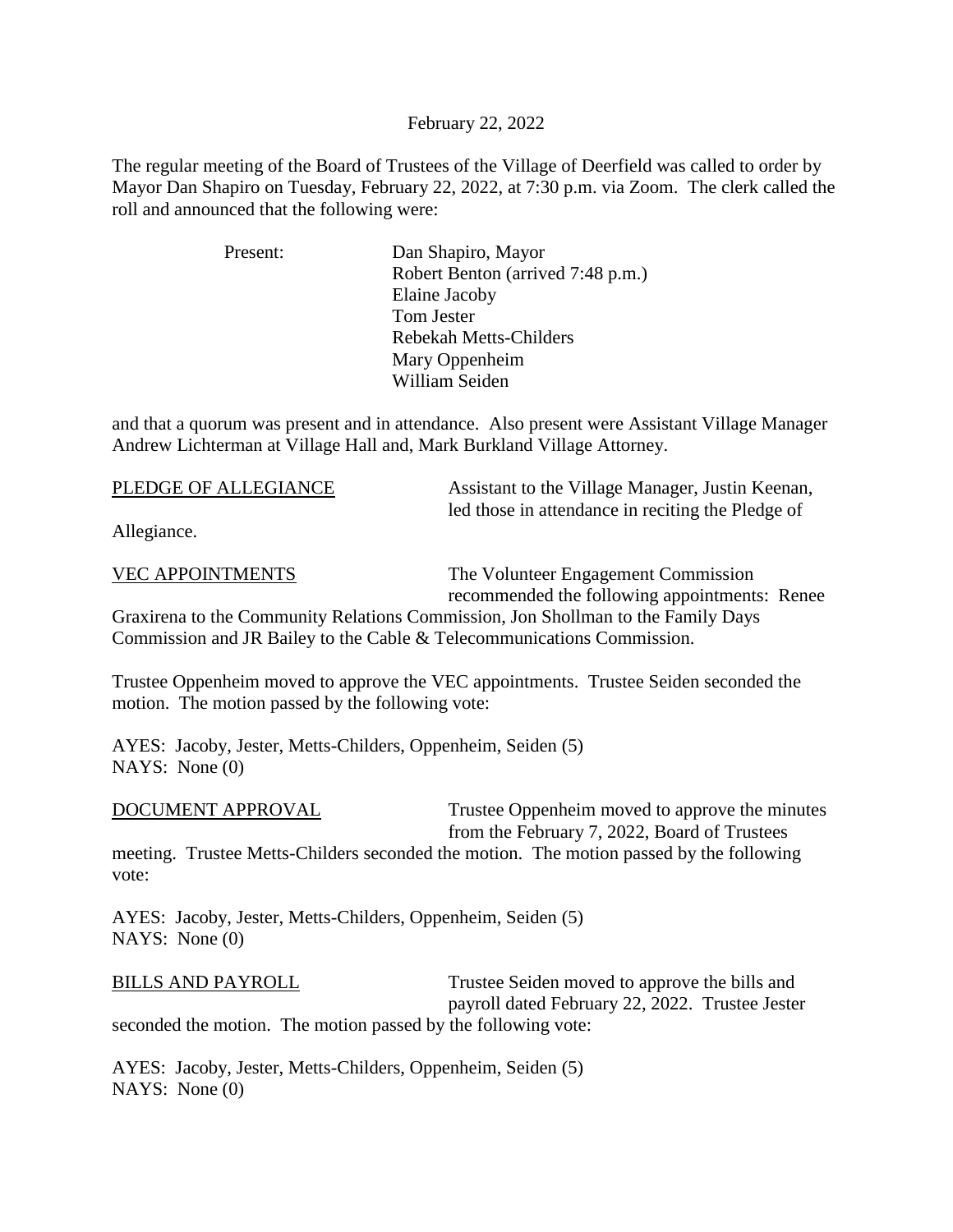Board of Trustees meeting February 22, 2022 Page 2 of 6

## PUBLIC COMMENT

There were no public comments via Zoom, in person or received via email.

### REPORTS

MEDICAL OFFICE LOCATED IN THE in favor of the request. 740 WAUKEGAN ROAD (FORMER

CONSIDERATION AND ACTION ON The Plan Commission held a Public Hearing on THE PLAN COMMISSION REPORT January 22, 2022, to consider the request for a Class AND RECOMMENDATION ON THE A Special Use for a 2000 square foot medical office REQUEST FOR APPROVAL OF A in the former Coldwell Banker first floor space in CLASS A SPECIAL USE FOR A Deerfield Square. The Plan Commission voted 7-0

COLDWELL BANKER FIRST FLOOR Chris Siavelis with CRM Properties, stated they SPACE) BUILDING IN THE SHOPS AT are seeking approval for a Class A Special Use. DEERFIELD SQUARE (KIRBY LIMITED Venus Med Spa provides botox, filler and other PARTNERSHIP AND VENUS MED SPA) aesthetic services. They are currently located in Northbrook Court. The tenant signage will comply

with the newly approved 740 Waukegan Road signage (blue backer panel with internally illuminated letters). There is more than sufficient parking to handle the 21 spaces. Mr. Siavelis believes the use complies with the Special Use criteria.

Trustee Jester moved to approve the report and recommendation of the Plan Commission on the request for a Class A Special Use for a medical office located at 740 Waukegan Road and direct the Village Attorney to prepare the Ordinance. Trustee Oppenheim seconded the motion. The motion passed by the following vote:

AYES: Jacoby, Jester, Metts-Childers, Oppenheim, Seiden (5) NAYS: None (0)

REPORT AND RECOMMENDATION OF Director of Public Works and Engineering, Bob STAFF RE: MODIFIED CAPITAL Phillips, reported the project consists of a water IMPROVEMENT PROGRAM main replacement at Waukegan Road between Deerfield Road and North Avenue.

But due to supply chain issues, there is currently a lead time of six months, which would not allow the project to go forward in the planned timeframe. Therefore, Mr. Phillips recommended pushing the project back by one year. With this in mind, Mr. Phillips presented a modified capital improvement program that will allow other construction projects to be completed this year. The actual projects that move forward would be determined partially by the outside funding that is received.

The revised program completes the projects already identified for the next three years, adheres to the requirements of the IEPA/IDNR, and adds value to the Village by way of much needed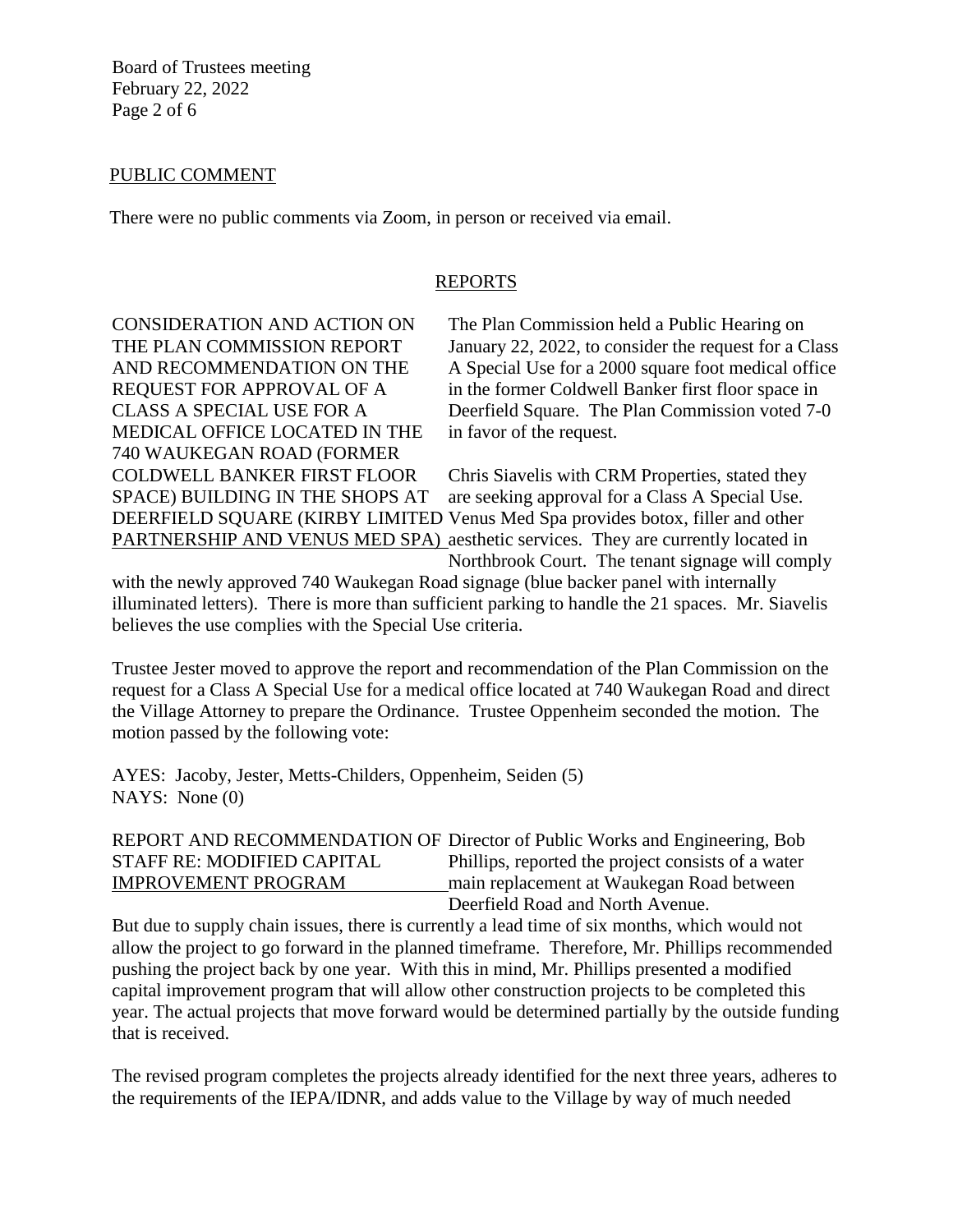Board of Trustees meeting February 22, 2022 Page 3 of 6

infrastructure improvements. If accepted, staff will endeavor to complete the WRF phosphorus removal project, the water meter head replacement project, and proposes to complete reconstruction/rehabilitation of several streets identified within the modified CIP by increasing the bid value of the annual street rehabilitation project.

Mayor Shapiro ensured changing the order of the projects would not alter the expenditures. Trustee Oppenheim asked if the Village can get enough water meter heads for the entire Village. Mr. Phillips replied the residential meter heads are readily available within 8 weeks. The commercial meter heads have a microchip inside and should be available later this year. Trustee Jester noted the bond issue is for long-term (20 year) projects rather than maintenance work. Mr. Phillips reported the majority of the street rehabilitation is reconstruction. He believes it would be best to allocate the funds to these projects. Mr. Lichterman specified the bond issue projects would only be allocated to long-term projects. The Trustees will see an amended bond issuance Ordinance, a budget amendment and a contract to award street rehabilitation as well as significant water head replacement contracts in upcoming meetings. Trustee Jacoby asked if the Village should wait until cellular technology comes to residential. Mr. Phillips answered that it is relatively new technology and the Village will go with cellular meter heads in 15 years.

Trustee Oppenheim moved to approve the report and recommendation of staff regarding the modified capital improvement plan. Trustee Metts-Childers seconded the motion. The motion passed by the following vote:

AYES: Benton, Jacoby, Jester, Metts-Childers, Oppenheim, Seiden (6) NAYS: None (0)

## CONSENT AGENDA

DEVELOPMENT AGREEMENT (658, 662 and 702 Elm Street. 662, 702 ELM STREET)

RESOLUTION R-22-09 APPROVING A A Resolution approving the First Amendment to a FIRST AMENDMENT TO A development agreement for the properties at 658,

Trustee Oppenheim moved to accept the Consent Agenda. Trustee Jester seconded the motion. The motion passed by the following vote:

AYES: Benton, Jacoby, Jester, Metts-Childers, Oppenheim, Seiden (6) NAYS: None (0)

#### OLD BUSINESS

ORDINANCE O-22-07 AUTHORIZING An Ordinance authorizing an amendment to a AN AMENDMENT TO A SPECIAL USE Special Use for Township High School District 113 FOR TOWNSHIP HIGH SCHOOL to permit an addition, renovations and site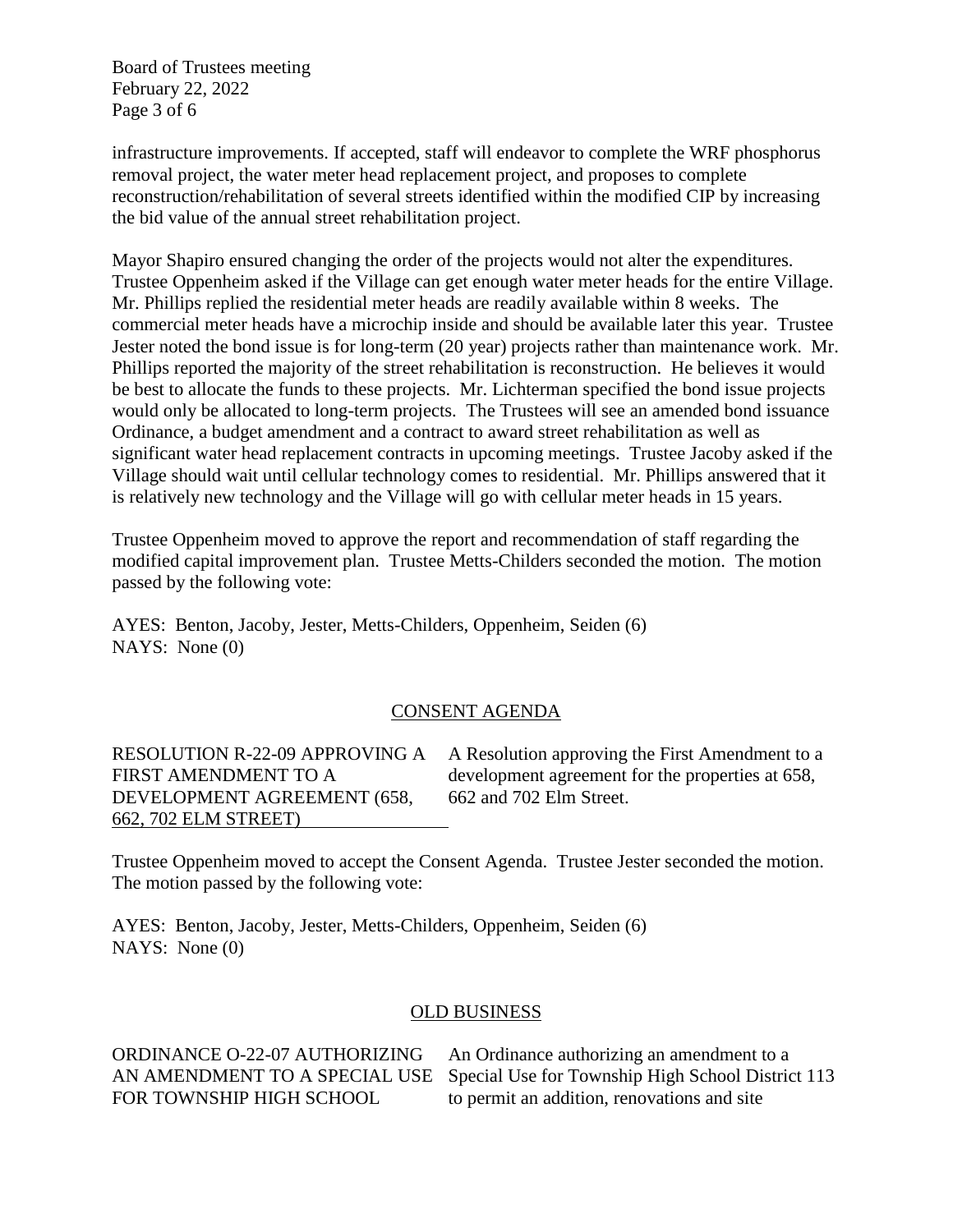Board of Trustees meeting February 22, 2022 Page 4 of 6

# ADDITION, RENOVATIONS, AND SITE Waukegan Road. IMPROVEMENTS TO DEERFIELD

DISTRICT 113 TO PERMIT AN improvements to Deerfield High School at 1959

HIGH SCHOOL AT 1959 WAUKEGAN Mr. Lichterman stated the Ordinance authorizes ROAD the proposed height modifications for the proposed auditorium expansion and site improvements.

Provisions regarding the screening of the existing and proposed rooftop mechanical units will be inspected and approved by the Village prior to the high school taking occupancy. Staff has spoken with the superintendent and believe they have every intent to satisfy both the 2014 and proposed screening obligations.

Trustee Oppenheim moved to adopt the Ordinance authorizing an amendment to the Special Use for Township High School 113 to permit an addition, renovations and site improvements to Deerfield High School. Trustee Benton seconded the motion. The motion passed by the following vote:

AYES: Benton, Jacoby, Jester, Metts-Childers, Oppenheim, Seiden (6) NAYS: None (0)

## NEW BUSINESS

RESOLUTION R-22-10 AUTHORIZING Deputy Chief Brian Budny noted the Deerfield A CROSSING GUARD AGREEMENT Police Department and District 109 have worked to WITH SCHOOL DISTRICT 109 transfer the crossing guard services to the school district. The department will pay a sliding

percentage of the cost through school year 2024-2025. Trustee Oppenheim believes there is a discrepancy between the IGA and the memorandum. Deputy Chief Budny noted they would be willing to cover the cost. Chief Sliozis noted there was an updated memo and the IGA dates and percentages are correct.

Trustee Jacoby asked why the transfer is happening. Chief Sliozis commented the department would not be able to fill the level of service requested by the district as it would be a long-term staffing challenge.

Trustee Seiden moved to authorize a crossing guard agreement with School District 109 that is consistent with the IGA. Trustee Oppenheim seconded the motion. The motion passed by the following vote:

AYES: Benton, Jacoby, Jester, Metts-Childers, Oppenheim, Seiden (6) NAYS: None (0)

RESOLUTION R-22-11 AUTHORIZING Deputy Chief Budny reported the Village has AN AGREEMENT WITH FAMILY provided services to Village employees through SERVICES OF LAKE COUNTY Family Services of Lake County. There is a need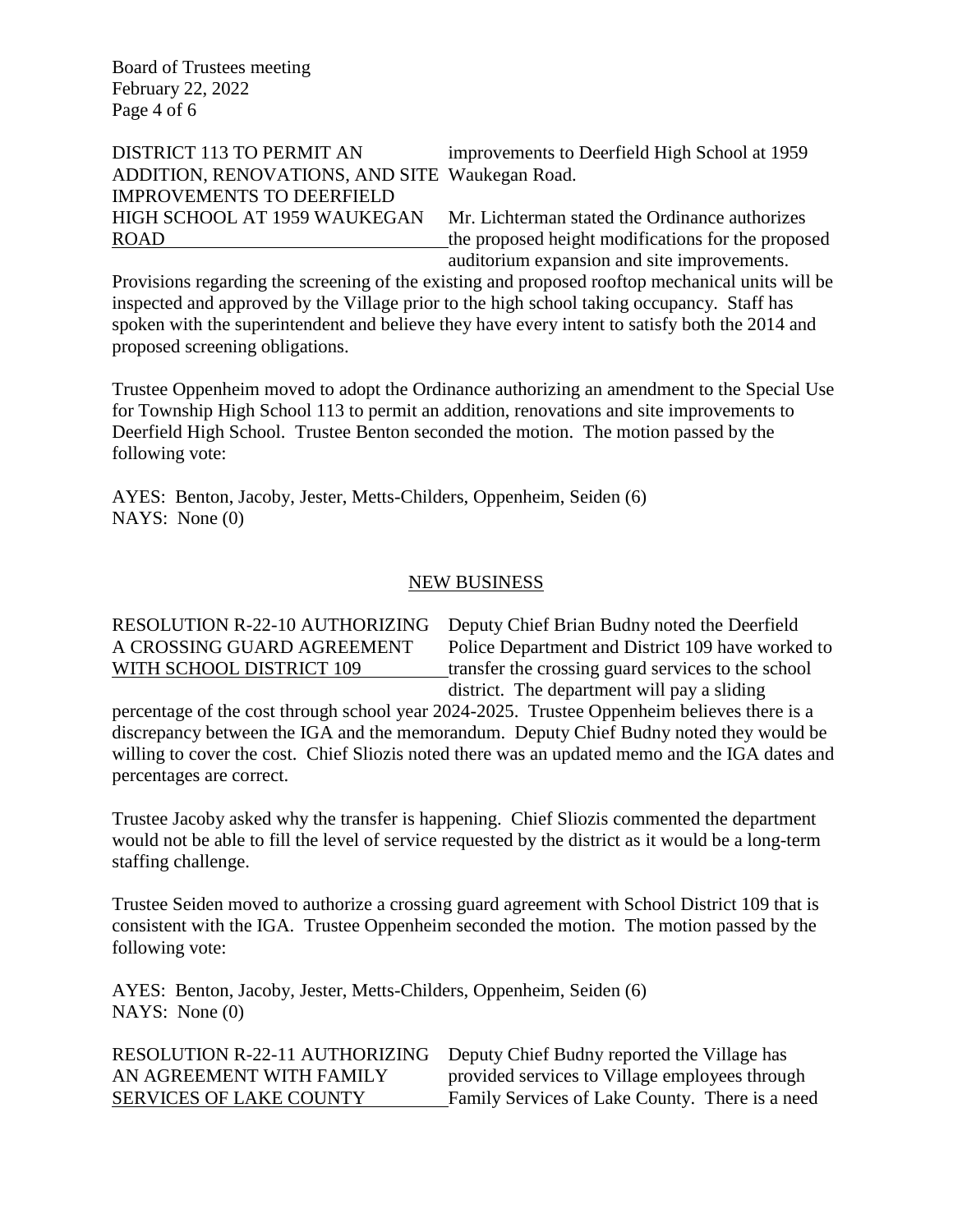Board of Trustees meeting February 22, 2022 Page 5 of 6

for counseling for the entire Village staff. Family Services of Lake County has requested a rate increase of \$30 per hour (\$130 instead of \$100). This is the first increase in more than 10 years.

Trustee Jester moved to authorize an agreement with Family Services of Lake County in an amount not to exceed \$11,000 for the term of the agreement. Trustee Benton seconded the motion. The motion passed by the following vote:

AYES: Benton, Jacoby, Jester, Metts-Childers, Oppenheim, Seiden (6) NAYS: None (0)

RESOLUTION R-22-12 TO AWARD THE Mr. Keenan summarized the 125-foot Village Hall MONOPOLE PAINTING ENGINEERING monopole was built in 2008 and has three cellular CONTRACT providers along with Police Department and Fire Protection District equipment. In January, the

Village found the four fiberglass shrouds were in deteriorating condition and should be replaced. In 2021, the Village received \$155,624 in rent from the three cellular providers.

Trustee Oppenheim moved to award the monopole painting engineering contract to Fullerton Engineering in an amount not to exceed \$30,000. Trustee Metts-Childers seconded the motion. The motion passed by the following vote:

AYES: Benton, Jacoby, Jester, Metts-Childers, Oppenheim, Seiden (6) NAYS: None (0)

## DISCUSSION

| NW MUNICIPAL CONFERENCE                                                                                                         | Mayor Shapiro testified on behalf of the NW<br>Municipal Conference before the House Pension |  |
|---------------------------------------------------------------------------------------------------------------------------------|----------------------------------------------------------------------------------------------|--|
| Reform Committee.                                                                                                               |                                                                                              |  |
| <b>MONOPOLE</b>                                                                                                                 | Trustee Jester noted many years ago, there were                                              |  |
| behind Village Hall. He believes it has gone well.                                                                              | numerous complaints about the "new" monopole                                                 |  |
| PUBLIC COMMENT                                                                                                                  | There were no additional Public Comments.                                                    |  |
| <b>ADJOURNMENT</b>                                                                                                              | There being no further business or discussion,                                               |  |
| Trustee Benton moved to adjourn the meeting.<br>Trustee Oppenheim seconded the motion. The motion passed by the following vote: |                                                                                              |  |
| AYES: Benton, Jacoby, Jester, Metts-Childers, Oppenheim, Seiden (6)<br>NAYS: None $(0)$                                         |                                                                                              |  |